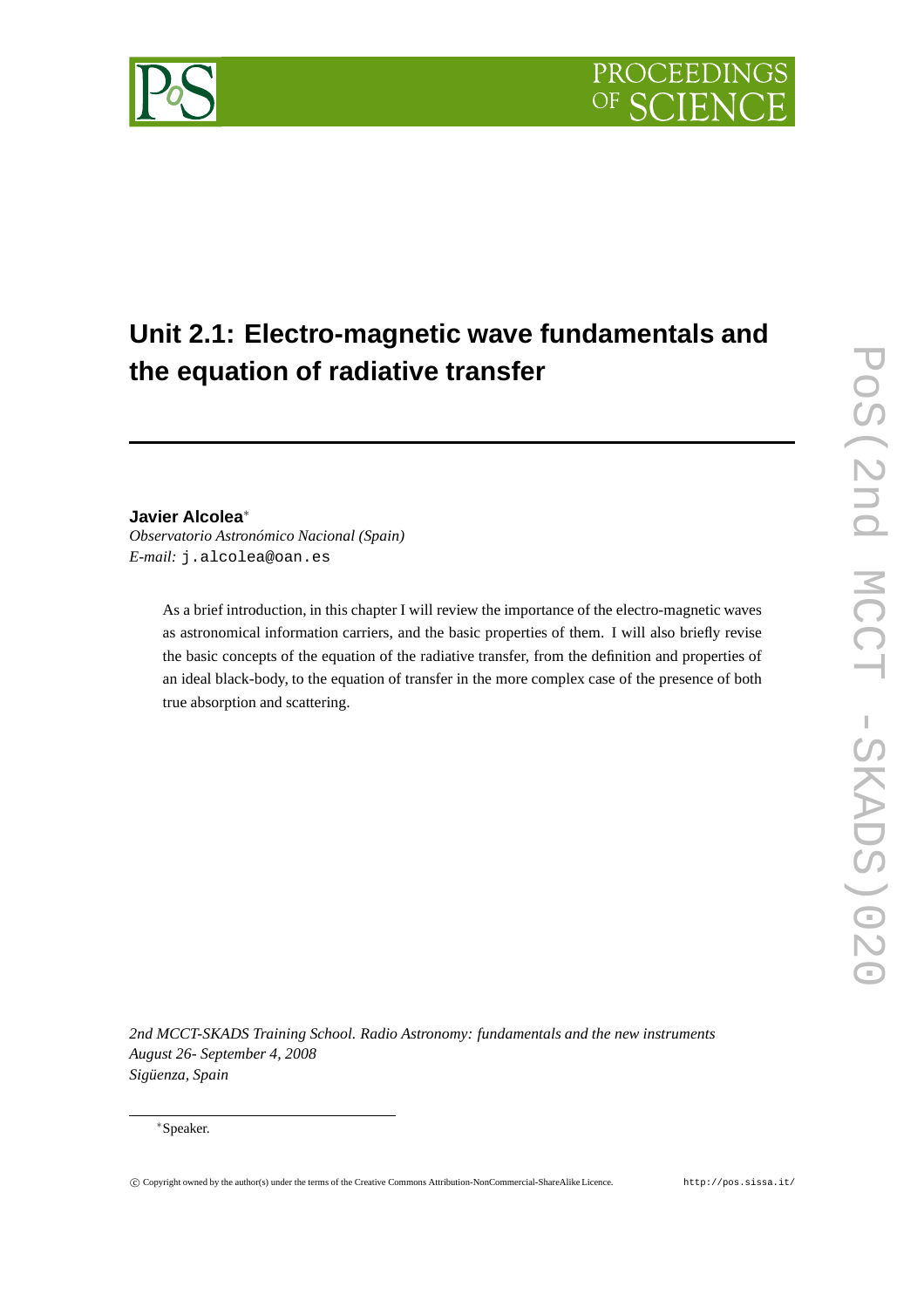#### **1. Introduction: sources of information in Astronomy**

There are several ways in which we obtain information from astrophysical objects and processes. We can directly send (manned or unmanned) probes to test our neighborhood, but using this method we have only explored just part of our own Solar System. We can also probe the astronomical particles that reach the Earth, such as meteorites and micro-meteorites originally from comets, asteroids and even nearby planets (Mars). We can also measure the energy of the atomic and subatomic particles that reach us from outside, such as the cosmic rays (electrons and light nuclei) from the Sun, our Galaxy and other Galaxies, and also the neutrinos from our Sun and from galactic and extragalatic supernova explosions. We can also test the effects of long range forces, but since the matter is normally neutral at large scales, we are just left with the Gravitation. Here we can directly measure the effects of the Sun, Moon, and giant planets. We can also measure the Gravitational field in other bodies by sending probes, which again so far is limited to the Solar System. Our last hope is detecting waves that can propagate in the vacuum. Gravitational waves are predicted but remain yet to be detected, so we are left with the electro-magnetic waves (EMWs) which in fact constitute, by large, the most important carrier of astrophysical information. This is way astronomical observations are mainly (but not only) carried out by collecting EMWs of various types reaching us from above the atmosphere.

#### **2. Electro-magnetic waves: classical approach**

Let us write J.C. Maxwell's equations of the Electric  $(\vec{E})$  and Magnetic  $(\vec{H})$  fields:

$$
\nabla \cdot \varepsilon \vec{E} = 4\pi \rho \; ; \qquad \nabla \cdot \mu \vec{H} = 0 \; ; \qquad \nabla \times \vec{E} = -\frac{1}{c} \frac{\partial \mu \vec{H}}{\partial t} \; ; \qquad \nabla \times \vec{H} = \frac{4\pi}{c} \vec{J} + \frac{1}{c} \frac{\partial \varepsilon \vec{E}}{\partial t}
$$

In absence of electrical charged (static or in movement) particles (e.g. in vacuum) these equation can be rewritten as follows:

$$
\nabla \cdot \vec{E} = 0 \; ; \qquad \nabla \cdot \vec{H} = 0 \; ; \qquad \nabla \times \vec{E} = -\frac{1}{c} \frac{\partial \vec{H}}{\partial t} \; ; \qquad \nabla \times \vec{H} = +\frac{1}{c} \frac{\partial \vec{E}}{\partial t}
$$

From these equations, we also have the following relations:

$$
\nabla^2 \vec{E} = \frac{1}{c^2} \frac{\partial^2 \vec{E}}{\partial t^2} ; \qquad \nabla^2 \vec{H} = \frac{1}{c^2} \frac{\partial^2 \vec{H}}{\partial t^2}
$$

These are precisely the classical equations of waves, whose solution is a series of sinusoidal (wave) functions for both  $\vec{E}$  and  $\vec{H}$ . However these two fields are not independent. Both waves should have the same period and phase. In addition both fields must be orthogonal to each other, and to the direction of propagation of the field. The velocity of propagation only depends on fundamental physical constants and therefore must be constant too: this is the speed of light in the vacuum  $c = 299792458 \text{ m s}^{-1}$ , which nowadays is a fundamental unit in Physics (the length is now defined in terms of *c* and the fundamental unit of time).

Since they travel, EMWs transport the energy *U* due to the  $\vec{E}$  y  $\vec{H}$  fields at *c* speed, which results in a flux of energy  $\vec{S}$ . These quantities are just given by the expressions: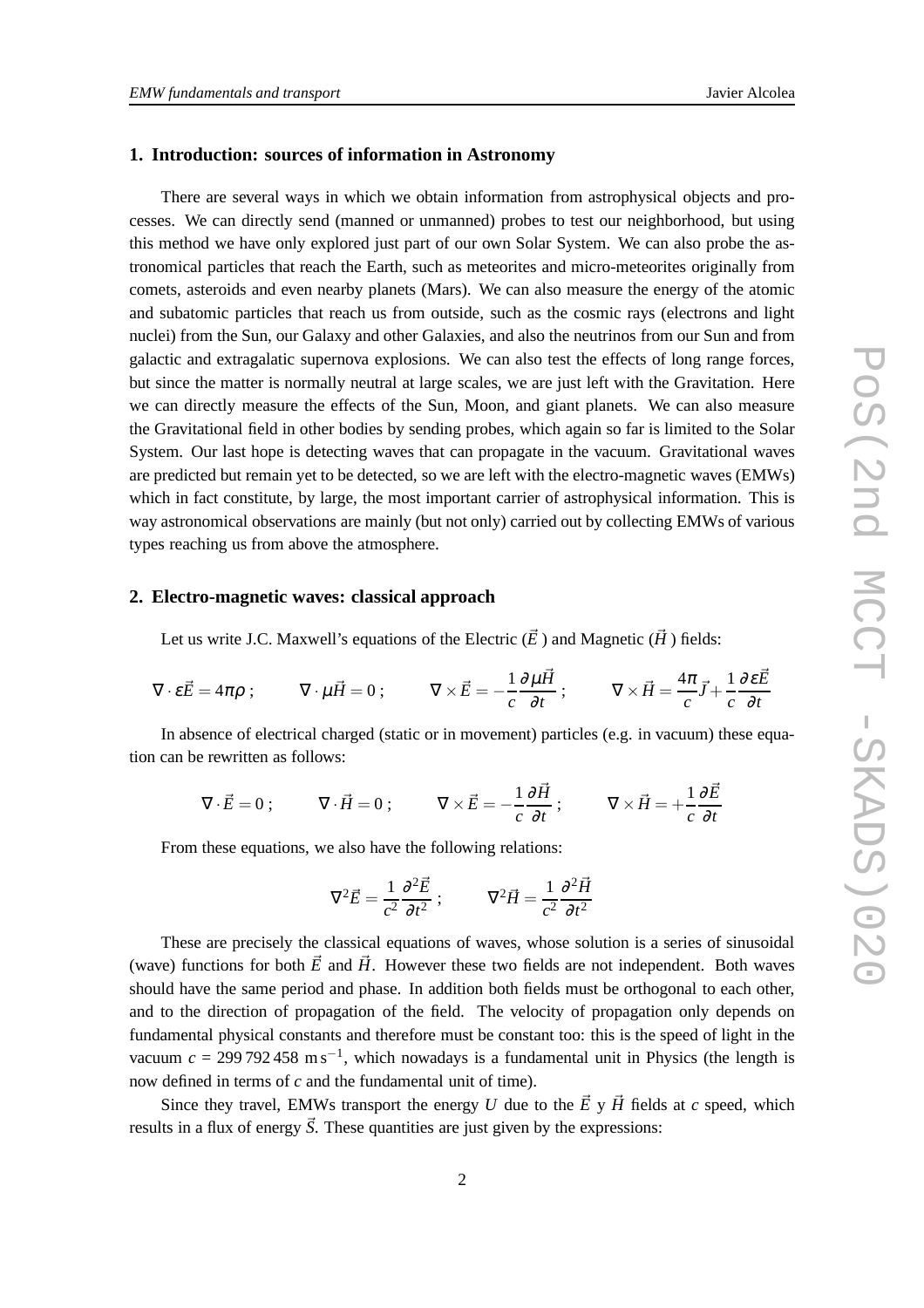$$
U = \frac{1}{8\pi} (E^2 + H^2) ; \qquad \vec{S} = \frac{c}{4\pi} \vec{E} \times \vec{H}
$$

Classically, EMWs are due to the accelerated movement, ordered or random, of electrically charged particles. Since real bodies mainly consist in charged particles (electrons and nucleons), all these bodies must emit EMWs up to some extent (unless they are at the minimum energy level and at zero absolute temperature).

#### **3. The electro-magnetic spectrum**

The wave equation of the EMWs has as possible solution any linear combination of pure monochromatic waves, i.e. with a fixed frequency or period of oscillation. Each of these components can be characterized by:

- $\bullet$  the frequency v, equal to number of oscillations per second of the EM field. It is measured in Hertzs (Hz):  $1$  Hz =  $1$  s<sup>-1</sup>
- the wavelength  $\lambda$ , or the distance separation between two adjacent maxima (or minima) of the value of the EM field. It is measured in units of distance  $(m, cm, mm, \mu m, \AA, etc.)$

Obviously, the following relation must also hold:

$$
\lambda v = c
$$

We can also characterize an EMW by its wave number, *k*, which is the number of oscillations of the fields comprised in one meter. This number is just the inverse of the wavelength and it is measured in units of the inverse of distance (e.g.  $cm^{-1}$ ).

Traditionally, different names were assigned to the different types of EMWs (visible, X-rays), depending on the range of frequencies, since this value is intimately related with how light interacts with matter. We call EM spectrum to all kinds of EMWs, i.e. the full frequency range, from decametric radio waves (lowest frequency) up to the γ-rays (highest frequency). Visible light, X-rays, radio emission are just EMWs of certain characteristics.

# **4. The quantization of the EM field**

Quantum Field Theory states that the energy of the EM field can not take any arbitrary value, but an integer multiple of a basic quantity. This is valid for any monochromatic component. For each frequency, this basic, minimum quantum of energy  $E_{\text{min}}$  is given by the relation:

$$
E_{\min}=h\nu
$$

where *h* is the Plank's constant, whose value is h = 6.626 068 76 (52)  $10^{-34}$  J s

In the EM field, these basic units of energy are known as photons. This is way sometimes it is said that the light (or EMWs in general) has a dual wave-particle nature: as waves, EMWs suffer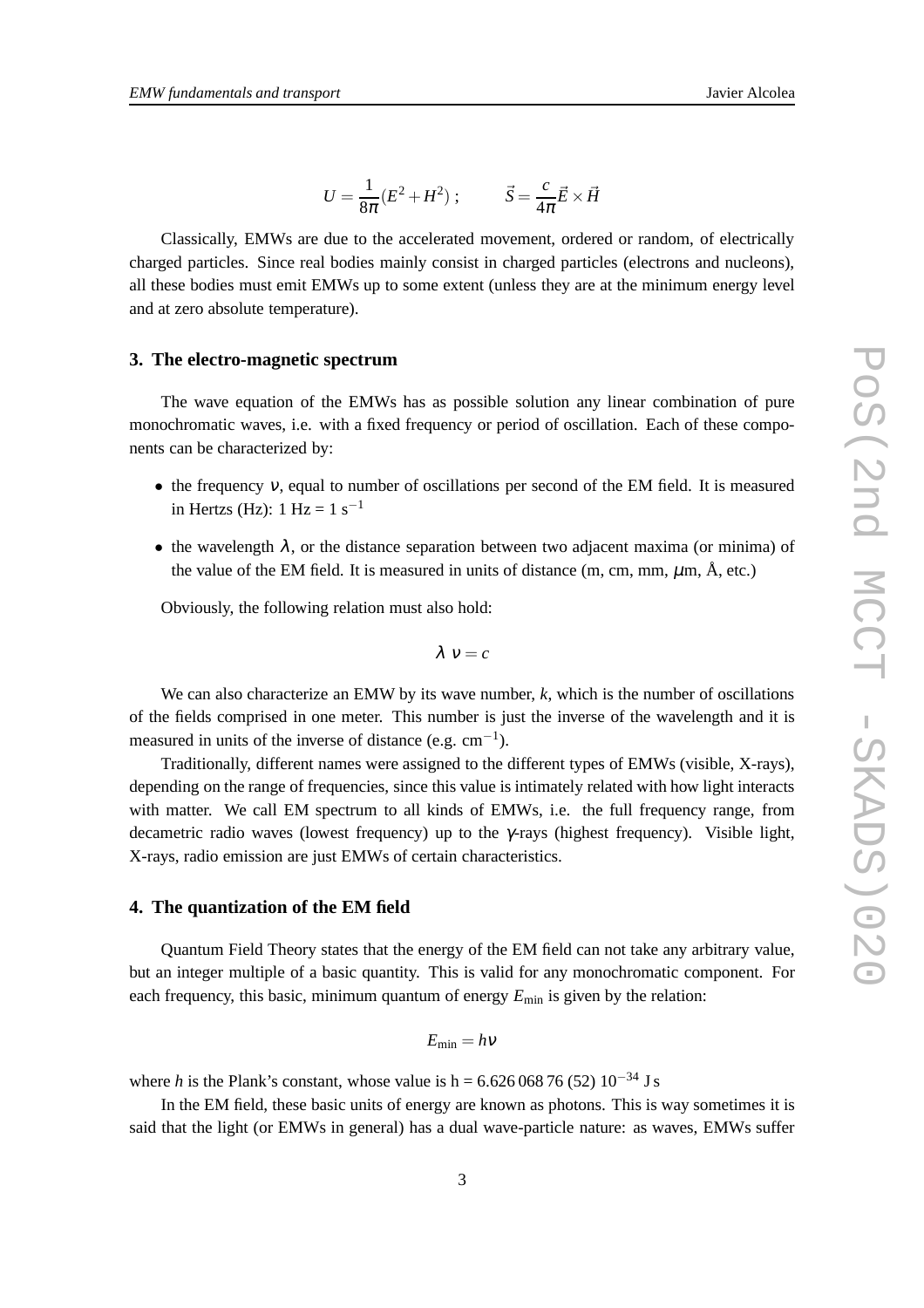process of interference, refraction and scattering, as particles they are quantized and must consist in an integer number of photons.

Furthermore, the quantum theory of the EM field states that, not only EMWs but all electromagnetic interactions are due to photons. The electric and magnetic forces between static particles and currents are due to the interchange of photons between these particles (interchange of EMWs). If there are currents and/or charged particles, photons must exist, since they transfer the forces of the fields. On the contrary, we can have photons without having any static of moving charged particles, i.e. we can have EMWs traveling in the empty space. Some basic properties of the photons are:

| $\bullet$ Energy:                                                   | $E = h\nu$    |
|---------------------------------------------------------------------|---------------|
| • Lineal momentum (photons are capable of pushing other particles): | $P = hV/c$    |
| • Mass (they suffer the gravitational attraction):                  | $m = h v/c^2$ |
| • Spin (intrinsic angular momentum):                                |               |

• Charge (of any kind): 0

Since for any frequency we have a different energy for the photons, we can also characterize monochromatic EMWs by that basic unit of energy. This energy can be given eV, keV o MeV, for very energetic photons (UV, X-rays, and  $\gamma$ -rays), or in units of absolute temperature (K), taking advance of the relationship,  $kT = E = hv$ , where *k* is Boltzmann's constant, whose value is  $k =$ 1.3806503(24)10<sup>-23</sup> J K<sup>-1</sup>. To convert these scales into frequencies in Hz we can use the following equations:

$$
2.417989491(95)10^{14} \text{Hz/eV} \quad ; \quad 2.0836644(36)10^{10} \text{Hz/K}
$$

Depending on the wavelength/frequency/energy of the radiation, EMWs are known with different names, are produced by different physical processes, and must be detected with very different devices (receivers/detectors). In Astronomy, these detectors (or telescopes as we call them), must be placed in very different locations, at high altitude, balloons, aircrafts, or even rockets and satellites, depending on the transparency of our atmosphere at the band of interest.

#### **5. The spectrum of physical systems**

In general, physical systems (solid bodies, liquids, gases, plasmas, etc.) emit and absorb (and diffract and scatter) EMWs. We define the "spectrum of a system" as the power radiated by the system as a function of the frequency/wavelength. These plots/functions are also called the "spectral energy distribution" (SED) of the system.

Quantic systems (i.e. those systems which have discrete levels of energy), such as gases of molecules, radicals, atoms, and nuclei, emit (and absorb) photons just at some discrete frequencies. This is because in each change in the energy state of the system, just a single photon is emitted or absorbed, and therefore the energy of this photon, corresponding to a precise value of the frequency, must coincide with the change in energy of the system.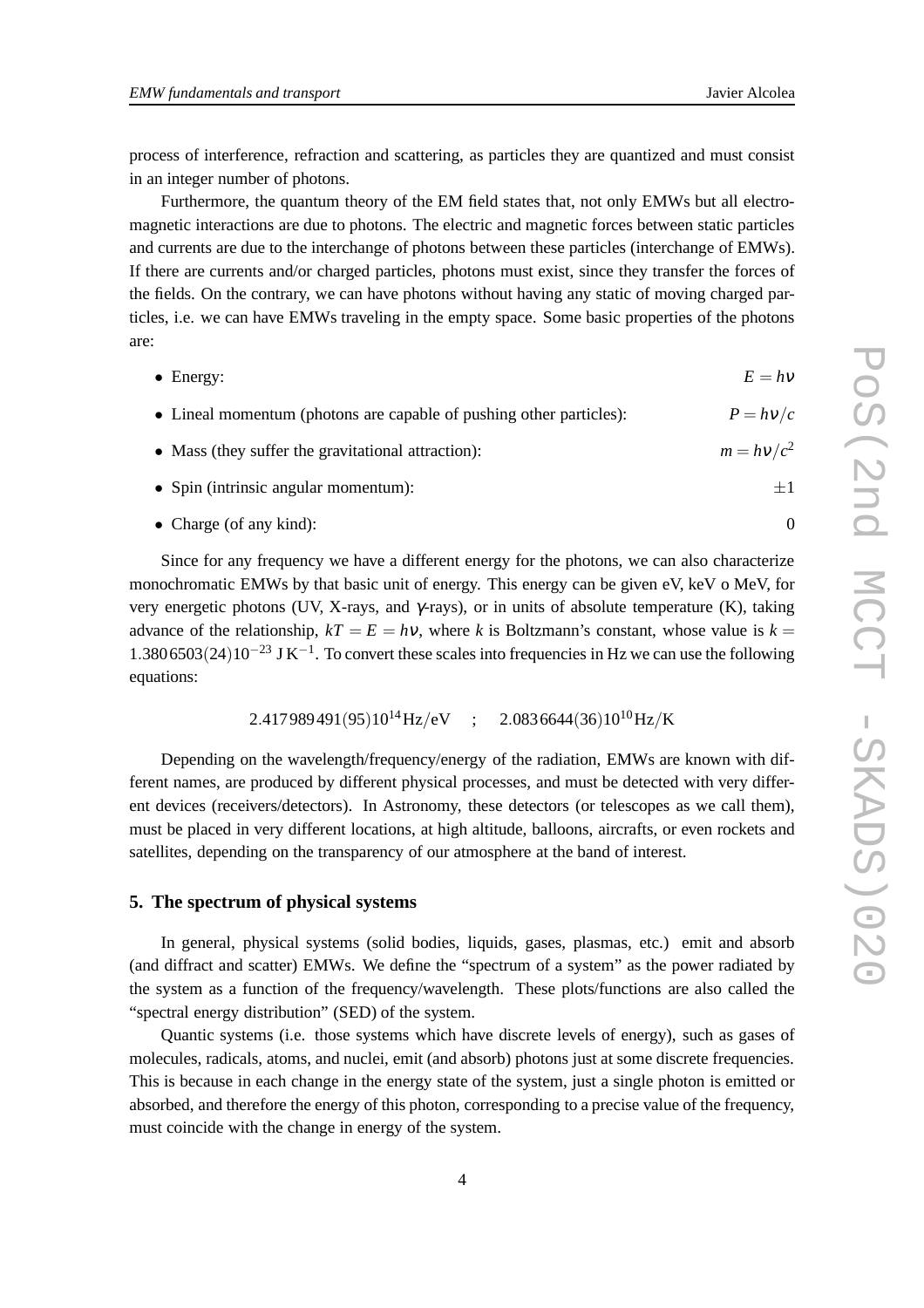On the contrary, systems with continuous levels of energy, such as quantized macroscopic systems (in which the energy levels are so much tightly packed that there is no discontinuity between them), or a gas of free electrons, can emit photons (in principle) of any frequency.

If the emission of a system is mainly due to the thermal random motion of the particles, we say that the spectrum is of thermal origin. If this is not the case, we say that the spectrum is of non-thermal origin. Roughly speaking, non-thermal continuous emission are associated with relativistic and/or very energetic processes. Not-thermal discrete emissions are due to thermal quantized systems not in thermodynamic equilibrium, such a masers.

In general, emissions of thermal origin show the following properties:

- Depending on the temperature of the system, there is a characteristic frequency above which photons are seldom emitted.
- For similar systems, the hotter the body the more energy it emits at all frequencies. This does not hold for quantized systems. However if we fix the total luminosity of the system, cooler media emit more radiation at lower frequencies than hotter systems.
- The hotter the system the higher the maximum frequency at which photons can be emitted. Only very hot systems can emit photons of very high energy. But non-thermal emissions can also give rise to very hard (energetic) photons.

#### **6. The Black-Body radiation spectrum**

We define a Black-Body as the perfect emitter, i.e., the one that in thermodynamic equilibrium emits most EM radiation at any wavelength. Of course, in the real world perfect black-bodies do not exist, the concept is rather a mathematical idealization, but a god approximation could be a hole in a cavity covered by mirrors, or a very opaque system. The spectral energy distribution spectrum (SED) of a Black-Body at a temperature *T* is given by the formulae:

$$
B_{\lambda}(T) = \frac{2hc^2}{\lambda^5} \frac{1}{e^{\frac{hc}{\lambda kT}} - 1} \quad \equiv \quad B_{\nu}(T) = \frac{2h\nu^3}{c^2} \frac{1}{e^{\frac{h\nu}{kT}} - 1}
$$

where  $B_v y B_\lambda$  represent the energy radiated per unit of time, per unit of surface (of the emitting body), and per unit of solid angle (unit of directions), and per unit of frequency  $(B_v)$  or unit of wavelength  $(B_{\lambda})$ , respectively. The factor 2 is due to the 2 possible independent polarizations of the light (spin  $= \pm 1$ , horizontal and vertical, or right- and left-circular). *h* is the Plank's constant and y *c* is the speed of light in vacuum (see Fig. 1). These expressions are known as the Planck's law of the Black-Body emission.

For the case of black-bodies, we can derive the temperature of the system from the shape of the spectrum of emission, finding the point at which it attains the maximum emission:

> $max(B_\lambda) \equiv \lambda = 0.289$  cm K<sup>-1</sup> *T* ( $v = 103$  GHz K<sup>-1</sup> *T*)  $max(B_v) \equiv v = 58.8 \text{ GHz K}^{-1} T \quad (\lambda = 0.51 \text{ cm K}^{-1} T)$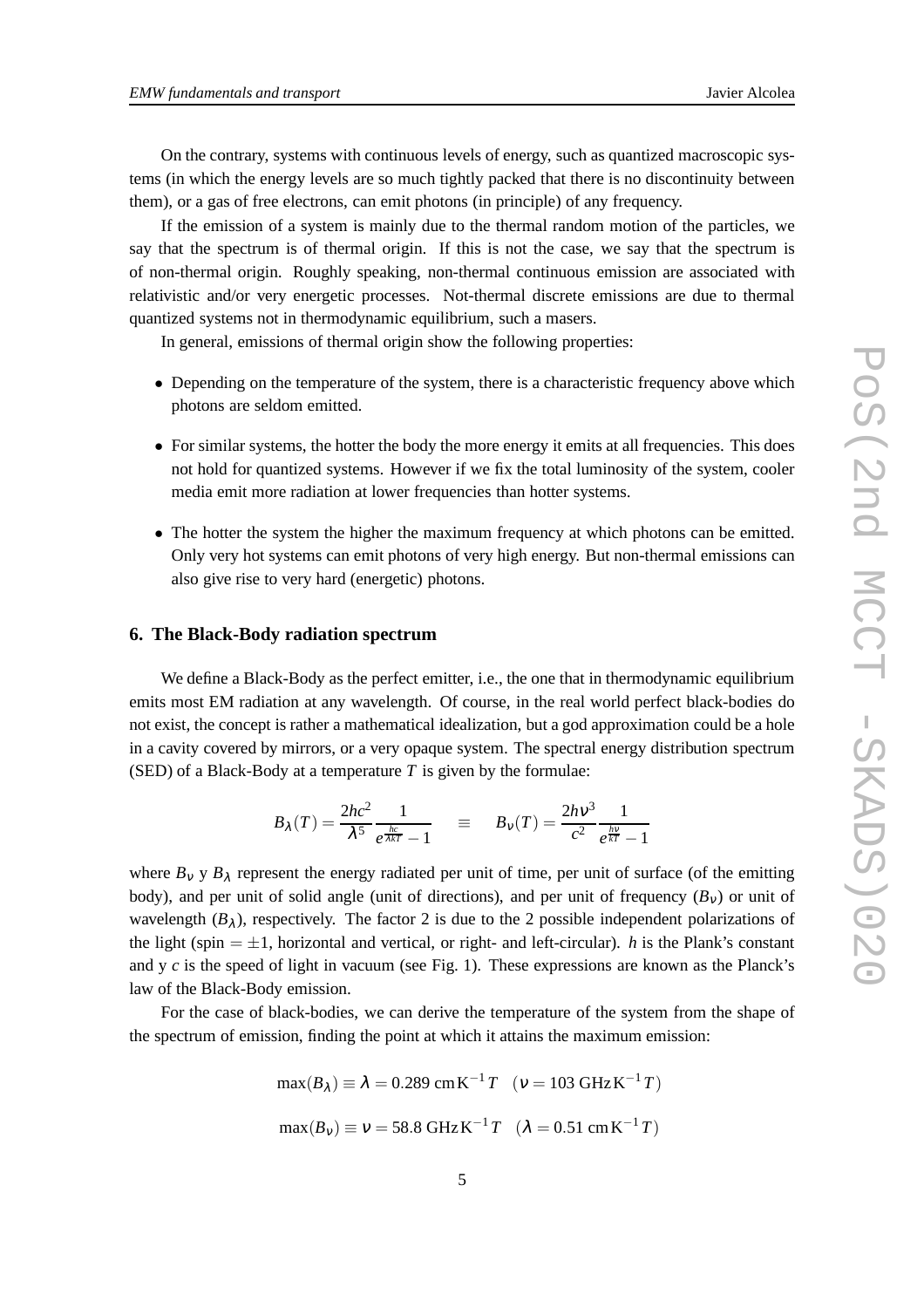

**Figure 1:** SEDs of several black-bodies of equal size but different temperature. Here we have plot SEDs for bodies at absolute temperatures (in Kelvin) of 3 (cosmic background), 6, 10, 18, 30, 60, 100, 180, 300 (the Earth), 550, 1000, 1800 (brown dwarf), 3100 (M-type star), 5600 (the Sun), 10 000 (A-type star), 18 000 (B-type star), 32 000, 56 000 (O-type star) and 100 000 (blue dwarf). Intensity is given in relative units.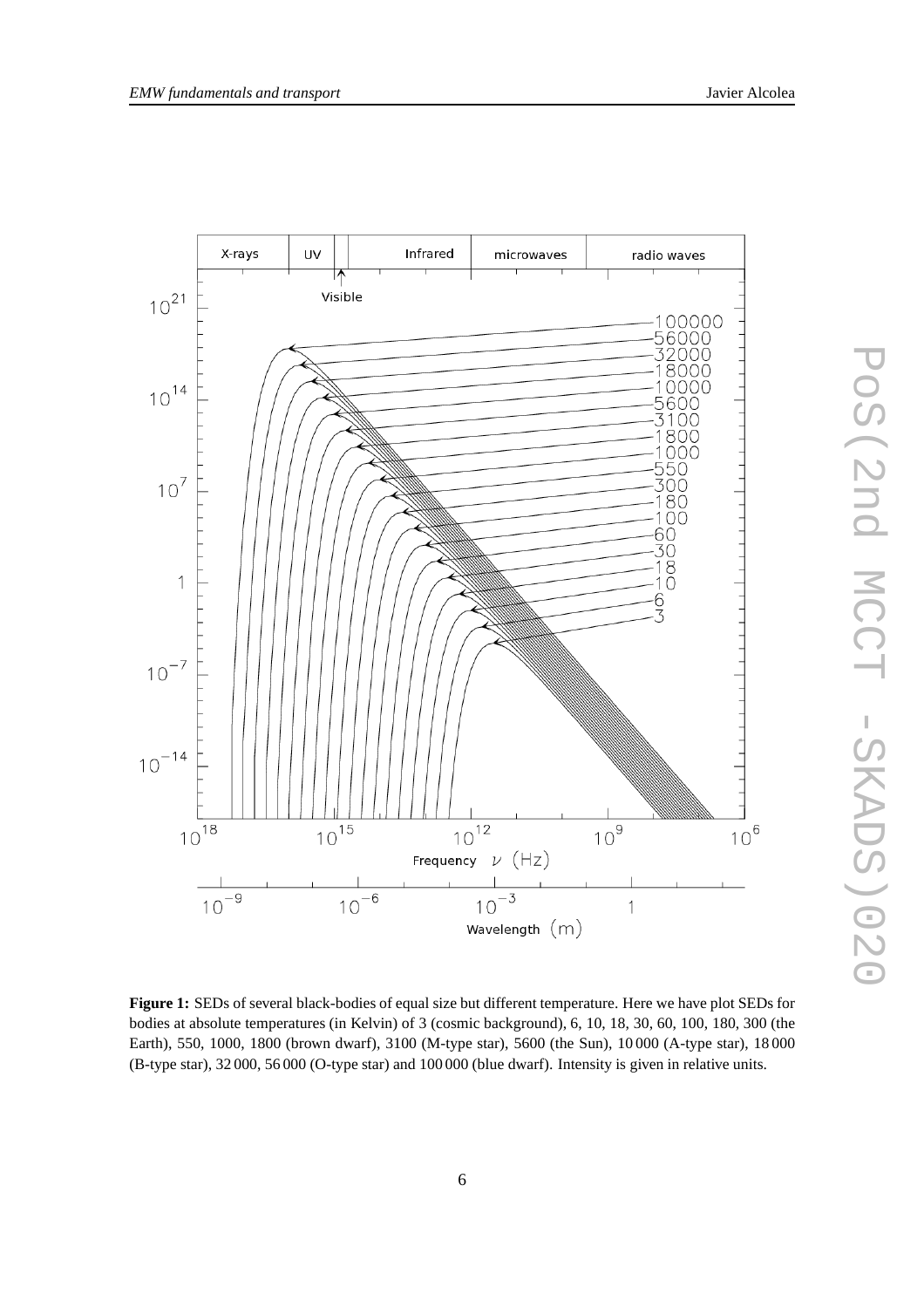A hotter black-body emits more energy in all the EM spectrum that a cooler black-body, assuming that both are of the same size. For each temperature there is a maximum frequency (minimum wavelength) above which (under which) the black-body practically emits nothing (Wien region). The higher the temperature of the black-body, the higher the frequency (the lower the wavelength) at which the black-body can emit photons.

Integrating the power emitted at all frequencies/wavelengths, and multiplying by the total area of the surface of body and by the  $4\pi$  stereo radians of the full range of possible directions, we obtain that the total luminosity *L* of a spherical black-body of radius *R* and temperature *T* is:

$$
L=4\pi\sigma R^2T^4
$$

where  $\sigma$  is the Stefan-Boltzman's constant, whose value is 5.67 10<sup>-8</sup> W m<sup>-2</sup> K<sup>-4</sup>. Using this relationship, we can derive sizes of astrophysical black-bodies knowing their luminosity and temperature (that we can derive from the peak of the emission spectrum), under the black-body approximation.

## **7. The equation of the radiative transfer**

In general electro-magnetic waves (EMWs) do not propagate just in vacuum, but they travel across physical systems, more or less diffuse, or more or less transparent. When an EMW travels in one direction across a medium that is not fully transparent, it suffers a decrease in flux, because of the photons absorbed by the medium. At the same time, it also suffers an increase of flux, because of the photons emitted by the medium in the same direction. (For simplicity, here we are neglecting, for the time being, the effects of the possible scattering of the emission). These processes are ruled by the so called equation of radiative transfer.

Let us assume that a ray of light with intensity  $I_v$  (at  $v$  frequency) arrives at a volume of area  $d\sigma$ , and length *ds* in the direction of travel of the ray. the incident intensity is  $I_v(s_0)$ , whereas the emergent intensity will be  $I_V(s_0 + ds)$ . (Remember that we are assuming no scattering.) The differential equation controlling the propagation of the ray is:

$$
\frac{dI_v}{ds} = -k_v I_v + \varepsilon_v
$$

where  $k_v$  is called the absorption coefficient per unit of length, and  $\varepsilon_v$  is the emissivity of the medium (see Fig. 2).

For a black-body in thermodynamic equilibrium, the intensity of the radiation can not change, since it is given by Planck's law. Therefore we can conclude that:

$$
\frac{dI_v}{ds} = 0 \quad \Longrightarrow \quad k_v I_v = \varepsilon_v
$$

$$
I_V = B_V(T) \quad \implies \quad k_V B_V(T) = \varepsilon_V
$$

This last equation is known as Kirchoff's law.

Since  $k_v$  and  $\varepsilon_v$  only depend on the physical properties of the medium, Kirchoff's law must hold always, even if the medium is not in thermal equilibrium, and even in the medium is not a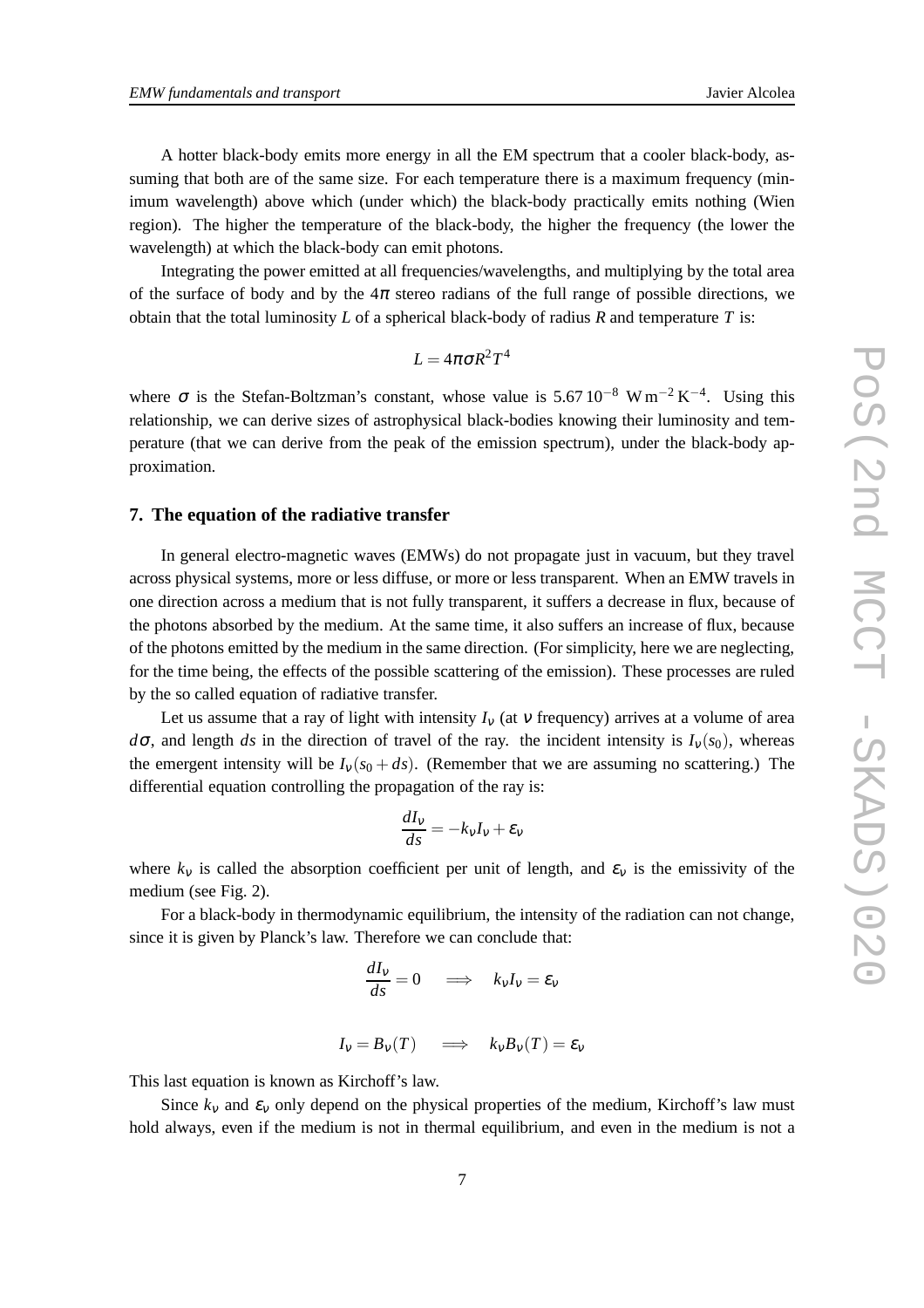

**Figure 2:** A sketch of the differential equation of the radiative transfer (see text).

perfect black-body. However, in these cases  $B_v(T)$  is replaced by  $S_v(T)$ , and the Kirchoff's law is just a definition of what we call source function of the medium *S*. We can also express the "source function" as a function of the Plank law  $S_v = B_v(T_{ex})$ , but this is just a mere definition of the excitation temperature of the medium  $T_{ex}$ , that of course can depend on the frequency:  $S_v = B_v(T_{ex}(v)).$ 

As we see, there is a tight relationship between the emitting and absorbing properties of all physical media. A perfectly transparent system can not emit radiation. On the contrary, if a medium emit radiation at a certain frequency, it can not possibly be fully transparent at this same frequency. Nevertheless, Kirchoff's law does not prohibit that a system could be transparent at some frequencies, being, at the same time, an emitter at other frequencies. This is in practice what happens in real media.

Let us define the opacity  $\tau_v$  as a physical magnitude, whose total derivate, in the direction in which the ray is propagating, is precisely the absorption coefficient, but with the reversed sign:  $-k_v$ . Then:

$$
d\tau_{v} = -k_{v}ds \quad \equiv \quad \tau_{v}(s) = -\int_{s}^{s_{0}} k_{v}ds = \int_{s_{0}}^{s} k_{v}ds
$$

and the equation of radiative transfer can be rewritten in the following form:

$$
-\frac{1}{k_v}\frac{dI_v}{ds} = \frac{dI_v}{d\tau_v} = I_v - S_v
$$

where  $S_v$  is the already mentioned "source function". Now we can solve the differential equation of the radiative transfer:

$$
I_V(s) = I_V(0) e^{-\tau_V(s)} + \int_0^{\tau_V(s)} S_V d\tau_V
$$

If  $S_v$  is constant along the travelled path (and therefore independent of  $\tau_v(s)$  and of *s*), we can integrate the equation, resulting in the widely used simplified version of the (integrated) equation of the radiative transfer:

$$
I_{v}(s) = I_{v}(0) e^{-\tau_{v}(s)} + S_{v}(T_{ex}(v)) (1 - e^{-\tau_{v}(s)})
$$

In the end, the emergent radiation is the incident radiation, attenuated by the opacity of the medium by a factor  $e^{-\tau_v(s)}$ , plus the source function  $S_v(T_{ex}(v))$  of the medium multiplied by the factor one minus the opacity attenuation  $(1 - e^{-\tau_v(s)})$ .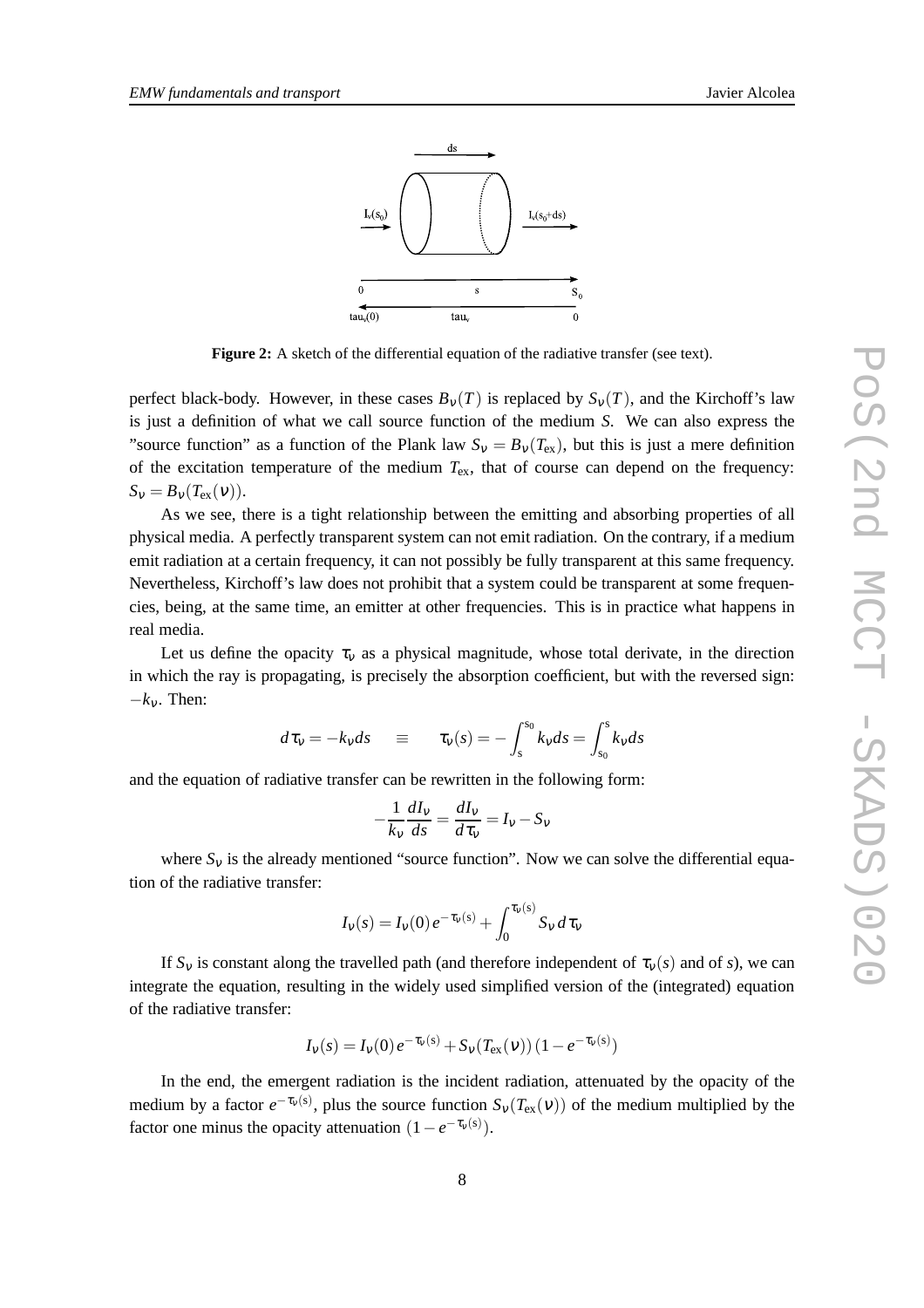## **8. The emission spectrum of a grey-body**

According to the equation of transfer, for the black-body law to hold, we need to have a very large opacity at all frequencies and in all directions. Only in this case, and if the system is the thermodynamic equilibrium, we will have:

$$
\tau_v(s) \to \inf \implies I_v(s) = S_v(T) = B_v(T)
$$

In practise, real systems are not perfectly opaque at all wavelengths, this is way we speak about the spectrum of emission of a grey-body.

As an example we will have a look at a semi-realistic case of a grey-body spectrum: a dusty envelope around a cool giant star. We will assume that the surface of the star is a perfect black-body characterized by a stellar temperature of 5600 K, and that all the dust in the circumstellar cocoon is at a constant temperature 1800 K. We will also assume that the radius of the dust cocoon is 10 times that of the star (100 times in surface). We will also neglect the contribution from the cosmic background at 2.7 K.

The absorption coefficient of dust grains is not constant, but, in the Mie approximation, depends on the wavelength as follows (of course real circumstellar grains are much complex):

$$
k_v = 0.5
$$
 for  $\lambda \le \lambda_0$  ;  $k_v = 0.5 \lambda_0/\lambda$  for  $\lambda \ge \lambda_0$ 

We will assume  $\lambda_0$  equal to 0.5  $\mu$ m. (The real value of this parameter depends on the size of the grains. In this case we are taking grains relatively small, with a diameter of about  $1 \mu m$ .) The emergent spectrum will be

$$
I_{\rm v}(s) = B_{\rm v}(5\,600) \, e^{-\tau_{\rm v}} + 100 \times B_{\rm v}(1\,800) \, (1 - e^{-\tau_{\rm v}})
$$

Assuming a total opacity on the dust shell of 10 for  $\lambda = \lambda_0$ , we obtain the spectrum shown on figure (see Fig. 3). The dashed line shows the spectrum of the star in the absence of dust grains. In blue, we show the spectrum of a black-body at 1800 K and the same size as the dust cocoon (exactly what would happen if the opacity of the dust were large at all wavelengths).

# **9. Equation of transfer with scattering**

To conclude this chapter, let us now take into account the effects of the scattering in the equation of transfer. We will now define  $k_{\rm v}^{\rm abs}$  as the true absorption coefficient, and  $k_{\rm v}^{\rm sca}$  as the scattering coefficient, which measures the probability of scattering per unit of travel length.

Normally,  $k_{\rm v}^{\rm sca}$  can take different values depending on the angle  $\Omega$  between the incident and scattered photon. We can define an average value of the scattering coefficient  $\hat{k}^{\text{sca}}_{\text{v}}$  as:

$$
\hat{k}_{\mathrm{v}}^{\mathrm{sca}} = \frac{1}{4\pi} \int_{0}^{4\pi} k_{\mathrm{v}}^{\mathrm{sca}}(\Omega) d\Omega
$$

With these definitions, the equation of transfer can we written in its differential form as follows: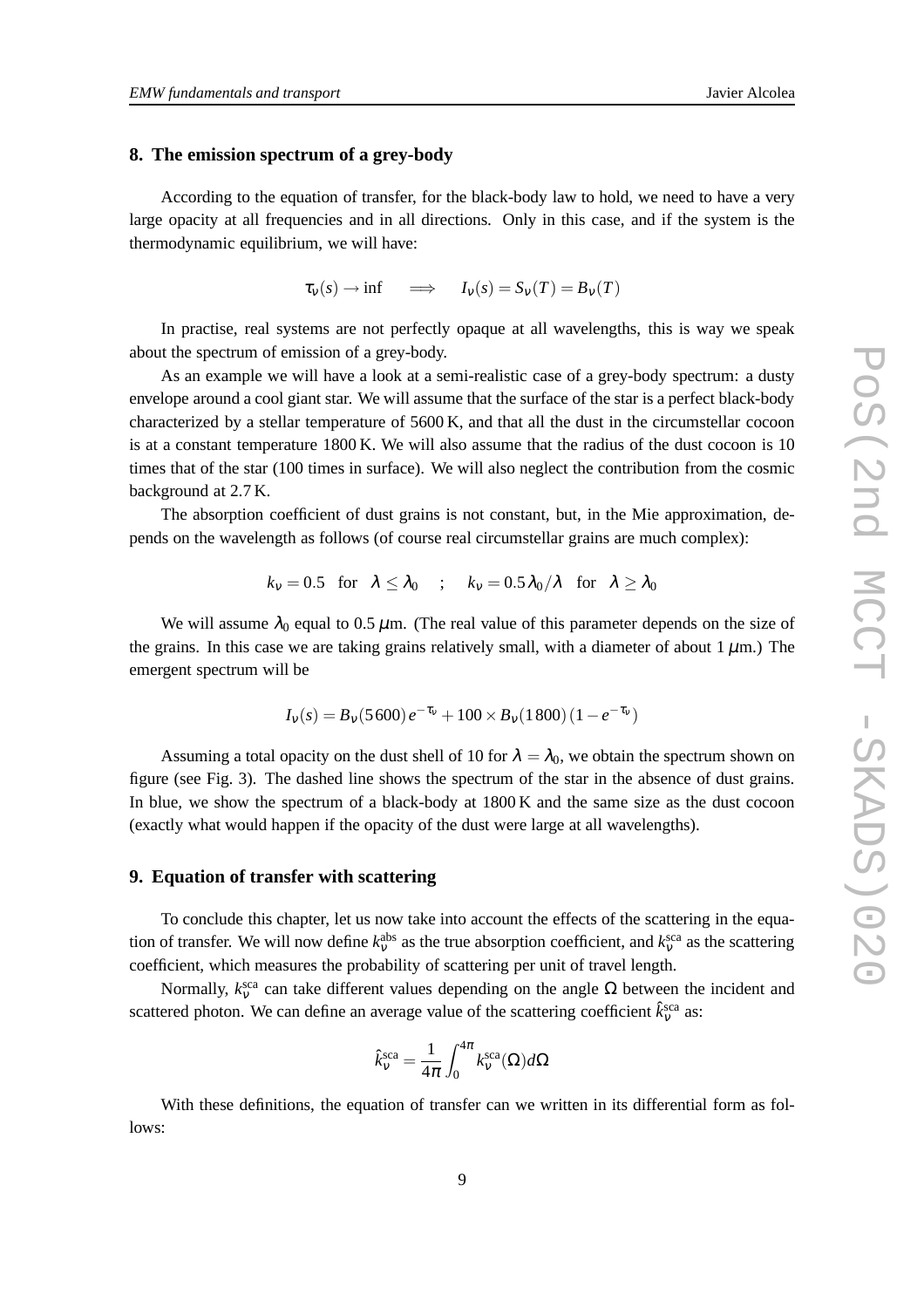

**Figure 3:** SEDs of a star surrounded by a dust cocoon as explained in the text (in yellow). The blue line shows the black-body spectrum of a system with the same temperature and size as the dust cocoon. The dashed line shows the spectrum of the star in absence of dust.